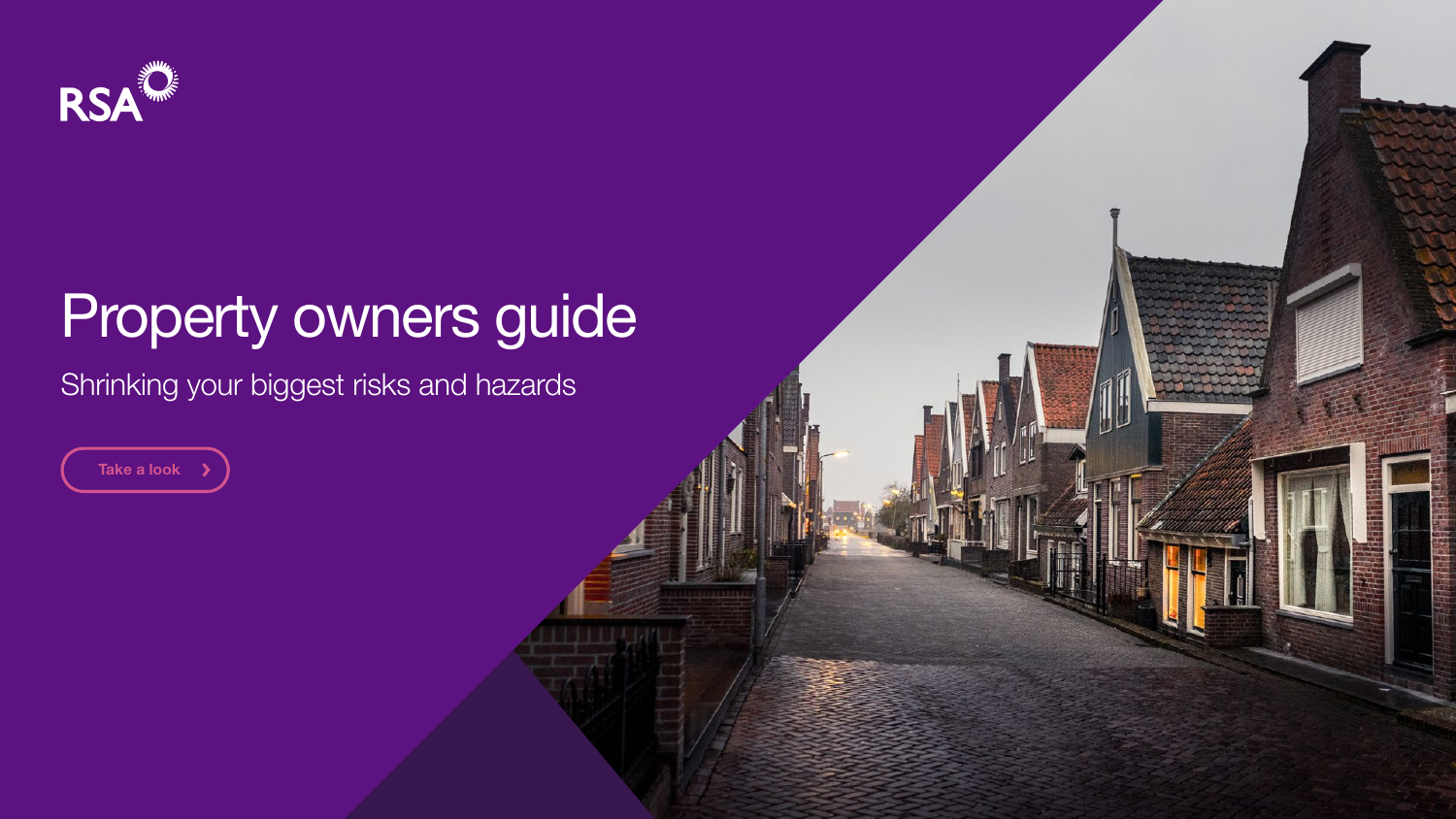We've taken a good look at the top five risks and hazards you face as a landlord in the UK – the ones that cause the most losses, damage and interruptions in your sector – and pulled together this guide to help you manage them.

### Find the right tenants

It's important to remember that all risks can be better mitigated with the right tenants. You may want to think about using the services of a vetting company. For a fee, they'll carry out checks and provide you with a report based on some or all of the information listed below. Like anything, expect to pay slightly more for a more in-depth report.

- Failure to pay rent to previous landlords
- Damage caused to previous properties
- Income-related enquiries
- Credit checks
- 
- 
- 
- 



### Inspect your property regularly

Good risk management for landlords starts with inspections. It's always a good idea to inspect your property regularly. Where a physical inspection isn't possible, you should consider any realistic alternatives. For example, video inspections, inspections by agents, even external inspections through windows.

As a landlord, you can then feel confident that you're putting the right measures in place to limit your exposure to any of the risks we'll go through in this guide.





RSA Insurance | SME Risk Guide | Property Owners | UKC05179/06/21 2

| <b>Electrical fires</b>   |  |  |
|---------------------------|--|--|
| <b>Empty premises</b>     |  |  |
| <b>Escape of water</b>    |  |  |
| <b>Storm damage</b>       |  |  |
| <b>Illegal activities</b> |  |  |

# Protecting your property Start as you mean to go on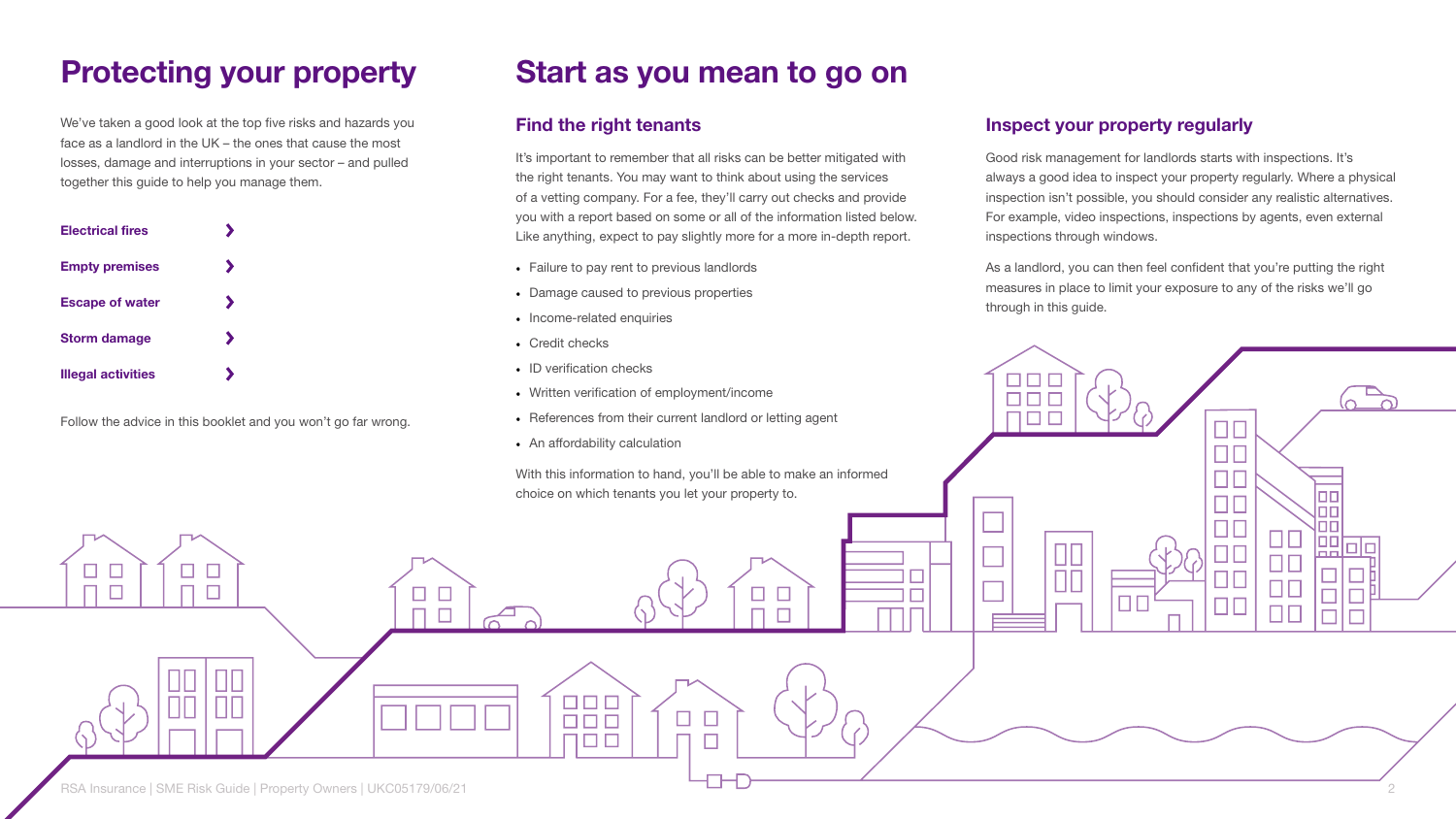# Electrical fires

# 26%

Most electrical fires happen because people are using equipment incorrectly, or because it's poorly maintained.

### of accidental fires in the UK are down to faulty equipment and leads.<sup>1</sup>

In fact, a whopping...

Landlords – both commercial and residential – have a legal duty to make sure everyone is safe from the dangers of electricity. So, frequent inspections of fixed and portable electrical items is essential. As are system and equipment checks.

• Regularly inspect all electrical equipment, wiring and overall installations and make sure they're maintained in line with BS7671 (IET Wiring Regulations). Commercial and residential landlords are responsible for the electrical system and any electrical appliances provided with the tenancy. Legislation can vary between residential and commercial landlords and by country – we recommend researching what legislation you need to comply with and confirming this with your broker. Some links are provided below to help.

• Fix quickly any remedial work that the inspections identify are essential

IET - BS7671 wiring regulations [RSA Insurance – Risk consulting](https://www.rsainsurance.co.uk/why-rsa/risk-consulting) [Letting a property – Mandatory electrical safety inspections for 2021](https://www.lettingaproperty.com/landlord/blog/mandatory-electrical-safety-inspections-april-2020/#electrical-laws-wales-scotland) [GOV.UK – Guidance for landlords and tenants](https://www.gov.uk/government/publications/covid-19-and-renting-guidance-for-landlords-tenants-and-local-authorities/coronavirus-covid-19-guidance-for-landlords-and-tenants) [England – Electrical safety for landlords](https://www.gov.uk/government/publications/electrical-safety-standards-in-the-private-rented-sector-guidance-for-landlords-tenants-and-local-authorities/guide-for-landlords-electrical-safety-standards-in-the-private-rented-sector) [Scotland – Electrical safety for landlords](https://www.electricalsafetyfirst.org.uk/guidance/advice-for-you/landlords/scottish-private-landlords/) [Northern Ireland – Electrical safety in rented accommodation](https://www.nidirect.gov.uk/articles/health-and-safety-rented-accommodation) [HSE – Electrical safety at work](https://www.hse.gov.uk/electricity/)  [HSENI – Electrical safety at work](https://www.hseni.gov.uk/topics/electrical-safety) [HSE – Electrical switchgear safety](https://www.hse.gov.uk/pubns/indg372.pdf)



- 
- 
- Don't store any combustible materials near electrical switchgear, distribution boards and/or light fittings
- Make sure all non-critical electrical equipment is turned off at night and when no one's there
- environments
- If you're responsible for onsite electrical substations and maintain the installation

• Examine portable electrical appliances regularly – at least yearly. Equipment that's used a lot, such as a vacuum cleaner, needs to be examined more often, along with equipment used in harsh

high-voltage switchgear, you should regularly inspect and

- 
- 
- 

## Dos and don'ts  $\sqrt{ }$  Plan ahead and follow up

And you can find more information at:

You can find competent electricians through the following links:

[NICEIC – NICEIC contractor search](https://www.niceic.com/contractor) [ECA – ECA contractor search](https://www.eca.co.uk/eca-member-search-results.aspx?officename=&loc=&lat=&lng=&radius=5&turnover=0-0&aow=7fb96f9c-ff1a-42f2-a06c-a6510107c123&acc=&CurrentPage=1&Rows=10) [NAPIT – NAPIT contractor search](https://search.napit.org.uk/)

<sup>1</sup> RSA claims experience

- Find out when your next periodic inspection is due and set reminders
- Look for signs of physical damage to parts of the system and arrange for it to be fixed by a competent electrician where you find issues
- Keep a copy of the EICR (electrical inspection condition report) and also written evidence of any remedial work completed afterwards
- Make sure anyone who works on or with electrical equipment has had suitable training, knowledge, experience and supervision



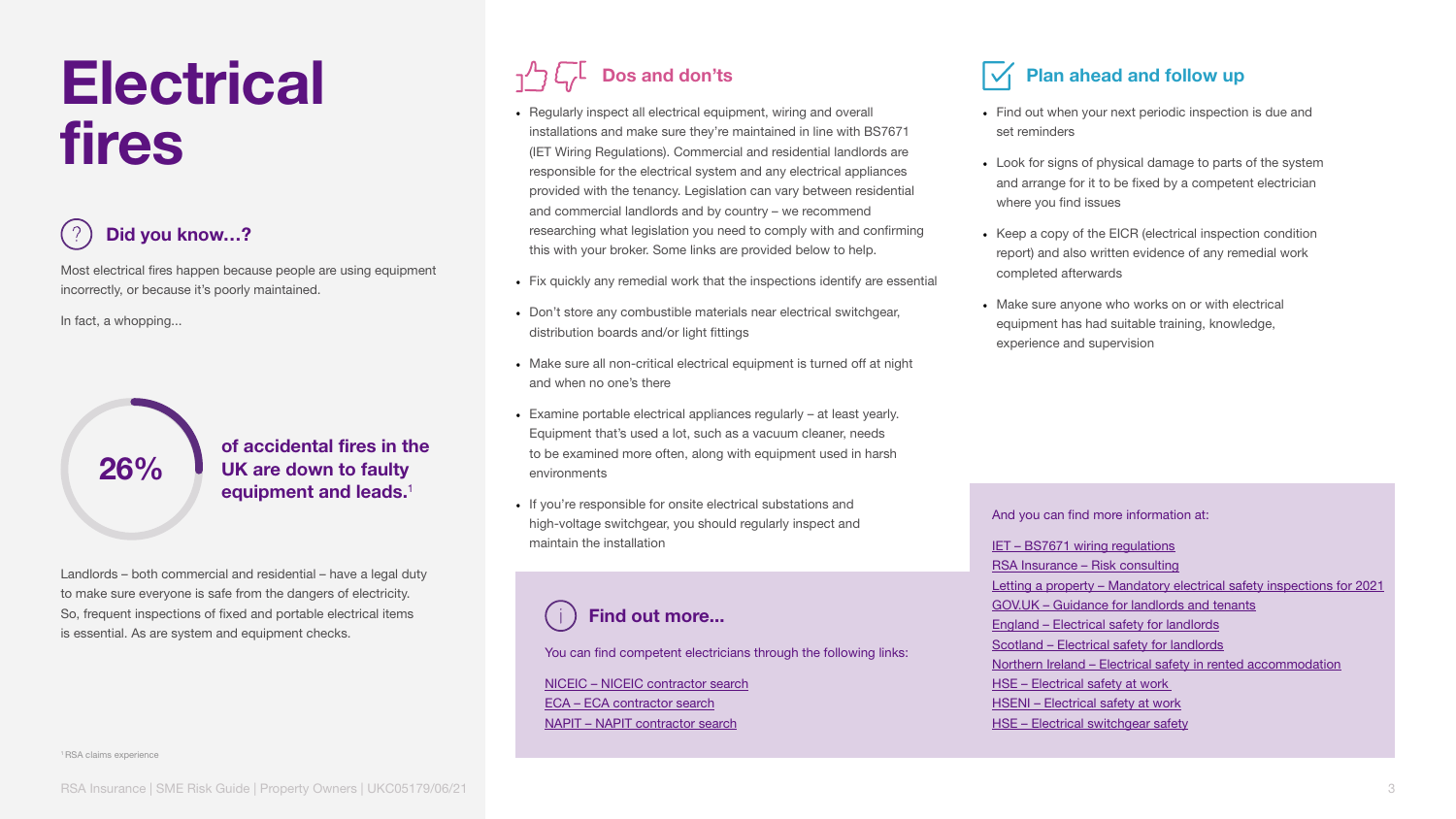# Empty premises



# £500 million

worth of damage is done each year to vacant properties in the UK through vandalism and arson alone.<sup>2</sup>



Empty buildings present you with greater risks as they're more susceptible to malicious activity such as theft, arson, vandalism and stripping of utilities and materials. They're also more prone to water damage – whether from environmental causes or as a result of pipes or boilers being stolen. If leaks go unnoticed the damage can be catastrophic.

An incredible...

• Arrange for the gas, electricity, water and any other fuel supplies to be isolated at the mains, and drain down the water system once

• Where there are electronic security or fire systems to protect the premises, arrange for the other parts of the system to be isolated.

> [RISCAuthority – BDM10 Code of practice for the protection](https://www.riscauthority.co.uk/public-resources/documents/resource/bdm10-code-of-practice-for-the-protection-of-empty-buildings-fire-safety-and-security-281)  of empty buildings - Fire safety and security

• Make sure the building is secure to prevent casual entry. Use good quality deadlocks, ideally to BS3621, or a good quality closeshackle padlock and matching pad bar on all external doors. Where there are window locks, make sure they're used, otherwise screw

- isolated
- For a flat or apartment, isolate the individual flat
- the windows shut
- entry
- 
- Seal letterboxes or fit a stout internal cage
- access to roofs
- with this

<sup>2</sup> [Empty Buildings Deserves More Attention in the Housing Market - Business News Wales](https://businessnewswales.com/empty-buildings-deserves-more-attention-in-the-housing-market/)

• Repair any broken windows, or board them outside with 19mm-thick shuttering-grade plywood braced and secured to prevent forced

• Arrange for the building and outside areas to be cleared of all unfixed combustible materials, including junk mail and newspapers

• Consider using anti-climb paint on drainpipes and gutters to restrict

• Consider using the services of a company that specialises in protecting vacant properties. Brokers should be able to help you

## Dos and don'ts  $\sqrt{ }$  Plan ahead and follow up

You can find more information at:

[RSA – Vacant buildings and fly tipping](https://www.rsainsurance.co.uk/media/1oidvhrt/rsa-real-estate-risk-control-bulletin-vacant-buildings-and-fly-tipping_1.pdf)

[RISCAuthority – S31 Unauthorised occupation of non](https://www.riscauthority.co.uk/public-resources/documents/resource/s31-unauthorised-occupation-of-non-residential-premises-334)[residential premises](https://www.riscauthority.co.uk/public-resources/documents/resource/s31-unauthorised-occupation-of-non-residential-premises-334)



- Inspect the building inside and out at least every seven days to make sure it's still secure and that combustible materials haven't been fly-tipped around it. Keep a record of your visits
- Where you see damage, arrange for it to be repaired. And where you see combustible waste, arrange for it to be removed
- Let the local police force know straightaway that the building has been targeted
- Use a specialist contractor to manage your property while it's empty and make sure they do regular inspections

## Did you know…?

### Find out more...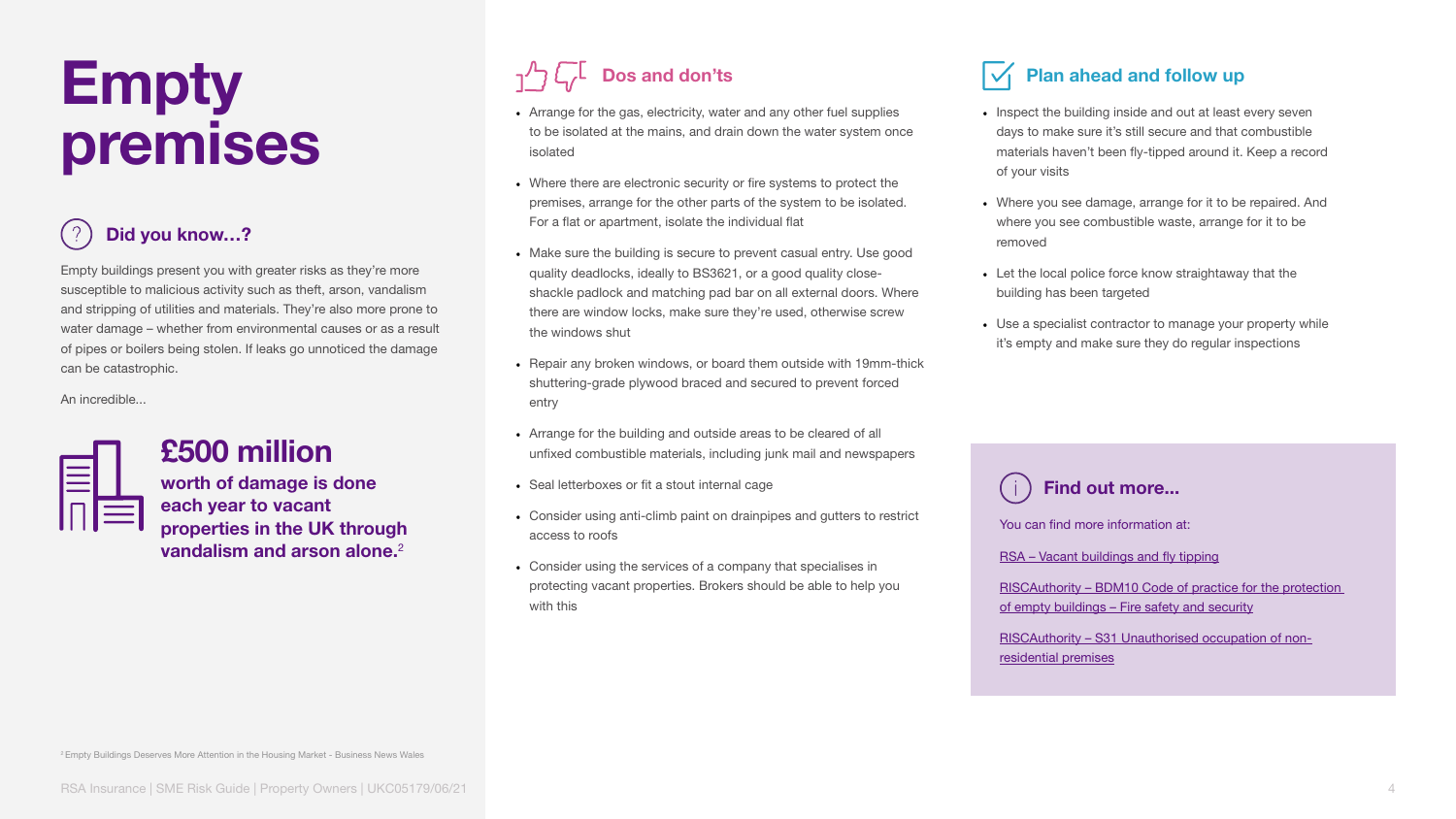# Escape of water



Water damage is one of the most common forms of insurance loss. The escape of water from burst pipes can have devastating effects, and often the damage caused to your premises can be as bad as if there had been a fire.



Set the water-flow detection to shut off the water supply after about 15 minutes when property is occupied; less than a

• Consider installing an alarm that automatically detects water leaks

Link the leak detection (tapes) to the water-shut-off devices that are behind any water-based kitchen and utility

Set the detection devices to automatically send a signal or SMS to a keyholder who can respond quickly

Provide mains power supply and battery backup

- and shuts off valves on the incoming water supply.
	- minute when empty
	- room appliances
	-
	-

There are lots of these alarms in the market and a broker should be able to help you find the best one for you

• Clear leaves and other debris from gutters and roof valleys regularly, especially in the autumn. You should have baskets fitted for removing debris from downpipes, which need to be both tall enough

• Move higher value items and goods away from parts of the building

• Consider providing overflow weirs (pipes or openings) at the end of valley gutters and at box gutters, or increasing the size of weirs, so that water overflows outside rather than into the building if drainage

- and kept clear
- where water from valley gutters might get in
- downpipes are backed-up or blocked
- free setting
- Clear snow and ice from roof valleys in wintry conditions

RSA Insurance | SME Risk Guide | Property Owners | UKC05179/06/21

• Lag vulnerable pipes and consider keeping the heating at a frost-

## Dos and don'ts  $\sqrt{ }$  Plan ahead and follow up

You can find more information at:

[RSA Insurance – Risk consulting](https://www.rsainsurance.co.uk/why-rsa/risk-consulting)



- Make sure your tenants know where the water mains stop-cocks are, and make sure they can be reached easily so that the water supply can be isolated quickly in an emergency
- Regularly check that stop-cocks are working fully close and reopen them at least once a year
- Make sure there are enough subsidiary isolating valves, especially for large tanks. Put labels on them to help people to identify and work them properly
- Keep the heating on, making sure the temperature doesn't fall below 5°C, to protect against the effects of frost during the winter months

## Did you know…?

### Find out more...

£2.6 million In fact, leaking pipes cost the UK everyday.<sup>3</sup>

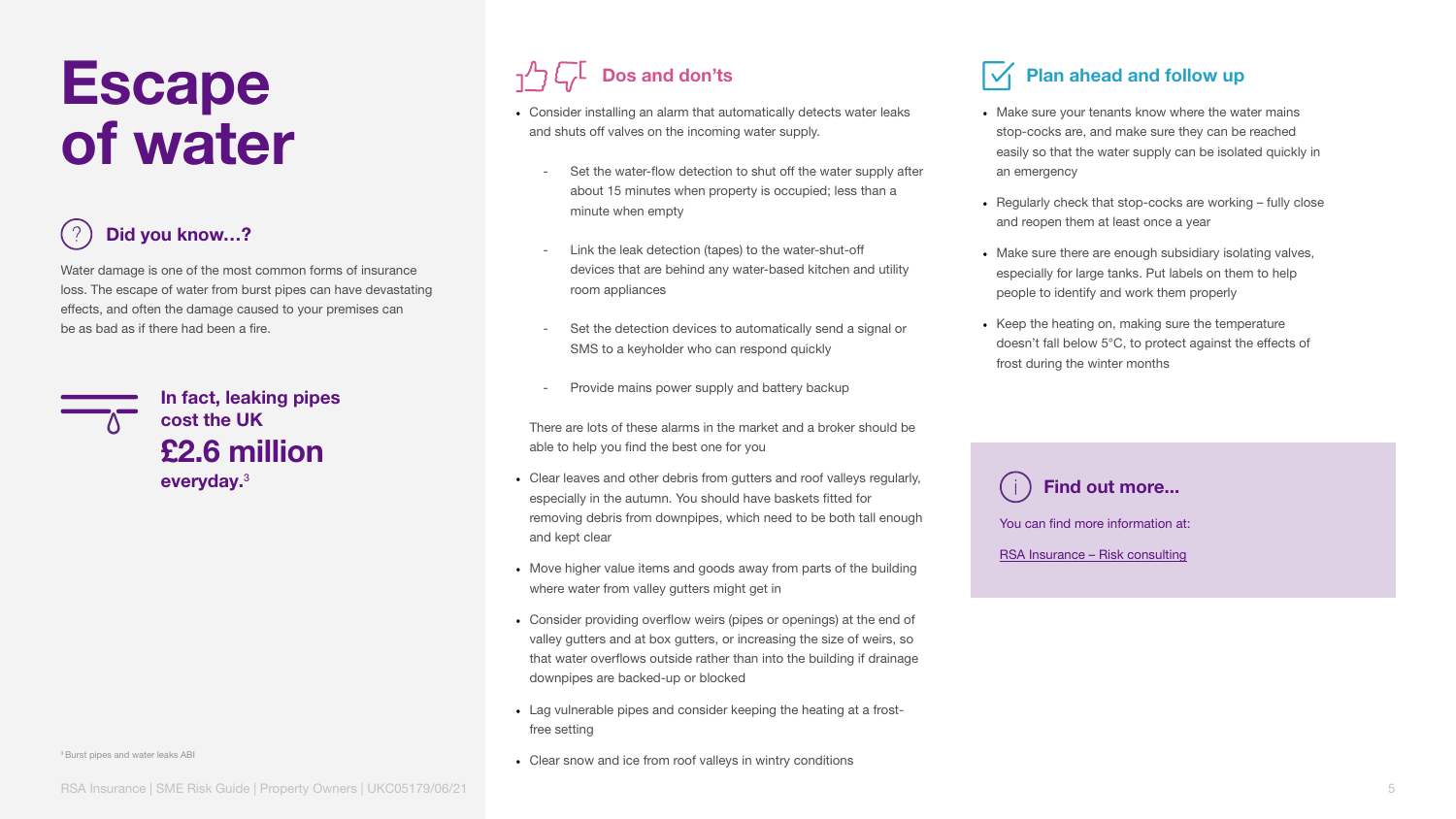# Storm damage



As our climate warms, we're experiencing stronger storms. Insurance companies paid out around...



So, all buildings need to be examined frequently and carefully. Those that are higher up, exposed to the prevailing winds, are particularly at risk. If you can't carry out the checks yourself, contact the Federation of Master Builders to get the advice of an approved contractor.

[4 UK Insurance Claims from Storms Ciara and Dennis Estimated at US\\$473.7M \(insurancejournal.com\)](https://www.insurancejournal.com/news/international/2020/03/09/560580.htm)

• Inspect the fabric of the building, paying particular attention to the roof – loose or damaged panels, tiles, slates or ridge tiles – at least

• Make sure flat roof coverings are in good condition, with no cracks or splits, and are firmly stuck down. Particularly at joints. Bitumen felt flat roof coverings may need to be renewed after 10 years

- once a year. Fix any problems straightaway
- 
- stones, lintels and ledges
- possibly more often if there are trees nearby

• Check and repair any brickwork pointing including chimneys, coping

• Make sure roof gutters, downpipes and drainage gullies are kept free from leaves and vegetation. Clean them at least once a year,

## Dos and don'ts  $\sqrt{ }$  Plan ahead and follow up

[RSA Insurance – Risk consulting](https://www.rsainsurance.co.uk/why-rsa/risk-consulting)



- Draw up and put in place a pre-storm plan for inspecting, and removing or securing, yard storage – or anything else that could be susceptible to damage in high winds
- Develop and put in place a procedure to check for damages after a storm or high winds
- Appoint a qualified tree surgeon to inspect trees each year, and then follow any recommendations they make to prune or maintain them so that they don't become a hazard to your property in high winds

You can find more information at: Find out more...

## Did you know…?

£150 million in windstorm damage alone, just from storms Ciara and Dennis in 2020.<sup>4</sup>